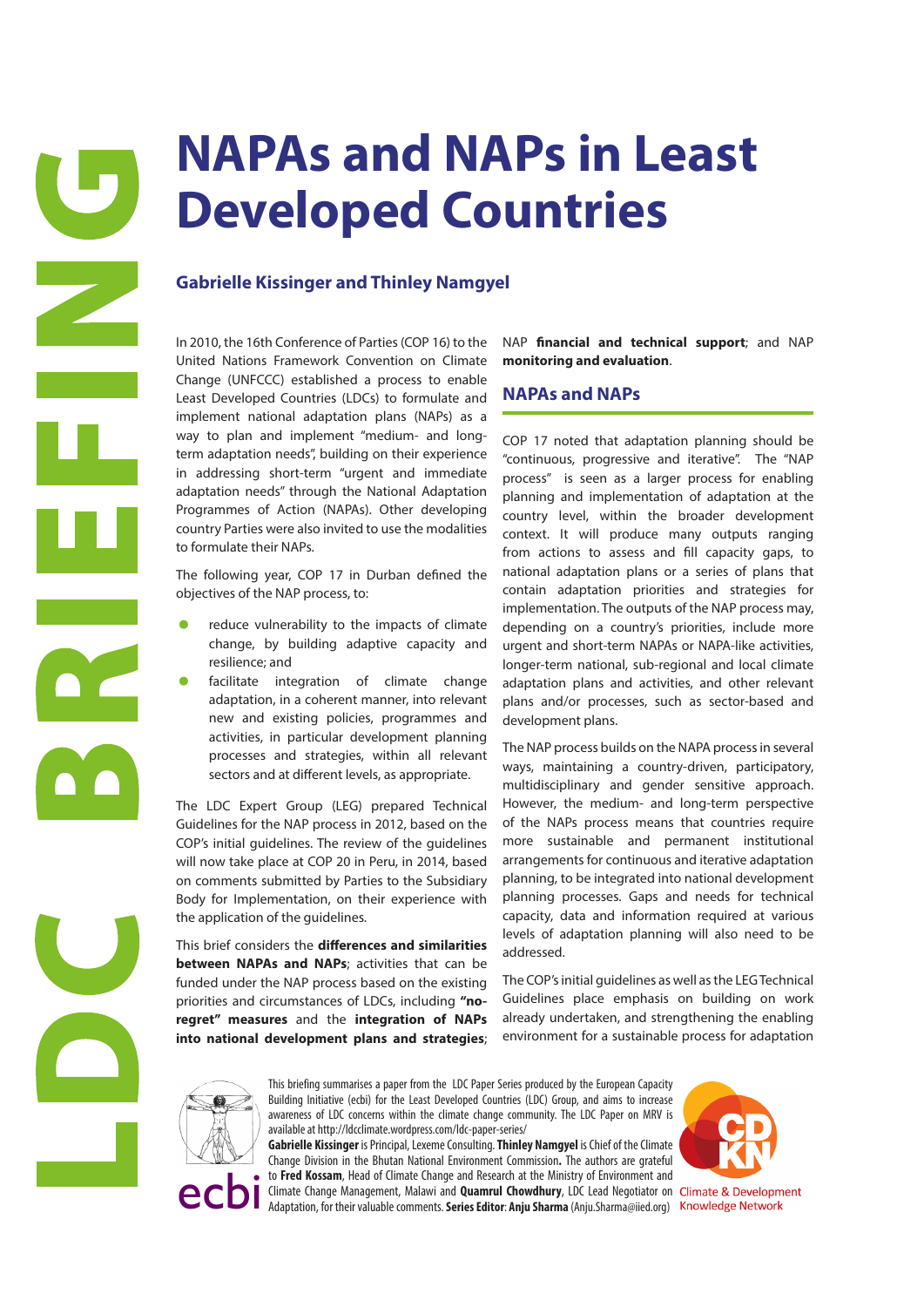planning and mainstreaming at the country level.

# **Potential activities under NAPs**

### **"No regret options"**

Many countries use probability or likelihood assessments to guide adaptation planning, categorise how likely modeled changes and impacts are, and assess the level of confidence in climate change estimations. However, the quantity and quality of data in LDCs (and many developing countries) is often limited. Although this will improve as opportunities, resources and capacity become available, LDCs are already faced with the challenge of developing adaptation measures. In order to provide robust policy responses in the face of this uncertainty, LDCs can explore low-cost and "no regret" adaptation strategies as they seek to improve upon their medium- to long-term adaptation risk assessments.<sup>1</sup>

A number of LDCs have already initiated this process. For instance, the **Solomon Islands** and **Rwanda** prioritise "no-regret" response measures that support enabling conditions and institutional environments, thus solidifying a base to support both climate adaptation and economic development. **Bangladesh** and **Nepal** prioritise response measures based on the most vulnerable regions or populations. **Haiti** has prioritised two geographic regions that experience different levels of climate risks, while also forecasting the consequences and impacts of climate change on key sectors of the national economy, and seeking to strengthen the resilience of both rural and urban communities.

The NAP processes can therefore be useful to prioritise and pursue "no- regret" options on the short term, while reviewing critical current and future climate risks and refining assessments of economic impacts of climate risks, in order to target adaptation investments better, and evaluate trade-offs between inter-related sectors.

## **Integrating NAPs into national development plans and priorities**

For many LDCs, potential economic impacts of climate change on key sectors dictate that increased attention be paid to addressing these issues directly within the sector and national development plans. Many countries have prepared initial vulnerability and risk assessments and proposed initial adaptation measures as part of national communications to the UNFCCC or national planning processes, but need to iteratively refine these plans and define pathways for integration with sector and development plans.

Opportunities to mainstream climate plans into national development and sector plans can range from targeted interventions to create linkages, particularly as development and sector plan revisions occur, to more comprehensive integrated planning and harmonisation between levels (local, sub-regional and national).

Many LDCs have already committed to mainstream climate

change into development planning and processes – including, for instance, the **Solomon Islands**, where one of the eight objectives of the National Development Strategy (2011–2021) is to mainstream climate change into national development planning; **Rwanda**, which seeks to mainstream climate change into its Vision 2020, Economic Development and Poverty Reduction Strategy 2013-2017 and sector strategies; **Uganda**, where the National Development Plan (2010/11–2014/15) identifies climate change as an 'enabling sector' to provide a conducive environment and framework for efficient performance of all sectors of the economy; **Bangladesh**, where the Climate Change Strategy and Action Plan offers a blueprint for mainstreaming climate change issues into planning processes; **Bhutan**, where the 11th Five Year Development Plan (2013-2018) has climate resilience and a carbon neutral goal as key result areas at the national and sectoral levels; and **Cambodia**, which aims to mainstream climate change into the National Strategic Development Plan (NSDP) for 2014–2018.

In some LDCs, national development plans indicate future efforts to plan for adaptation and bring that into development planning. For instance, **Burundi's** Vision 2025 notes the importance of addressing climate change impacts on important export crops such as coffee and tea.

NAP processes can provide an important platform to create necessary linkages between existing policies where they do not currently exist. For instance, **Niger's** Poverty Reduction Strategy (2012-2015 version) does not link to the NAPA or Second National Communication, so while there is mention of the need for coordination of sectoral policies, current policies do not enable or promote linkage. Similarly, **Senegal's** Second National Communication (2010) seeks to provide a road map to enhance strategic decisions for better climate change adaptation, and notes the need for this strategy to be later integrated to the national development strategy. However, the revised National Strategy for Economic and Social Development (2013-2017) does not build on this identified need.

### **Finance**

The Least Developed Countries Fund (LDCF) is currently the primary source LDCs can tap into for NAPAs and NAPs, although there are other funds that could support LDC adaptation planning and implementation. COP 18 in Doha, Qatar, requested the Global Environment Facility (GEF) "to provide funding from the LDCF to meet the agreed full cost, as appropriate, of activities to enable the preparation of the national adaptation plan process".<sup>2</sup> (The extent to which support for implementation of adaptation measures will be pursued in this stage of financing NAP processes is not yet clear). The progress made in response to the COP 18 decision will be assessed in 2014 at COP 20.

In June 2013, the GEF Council defined the GEF's approach to operationalising support for the preparation of the NAP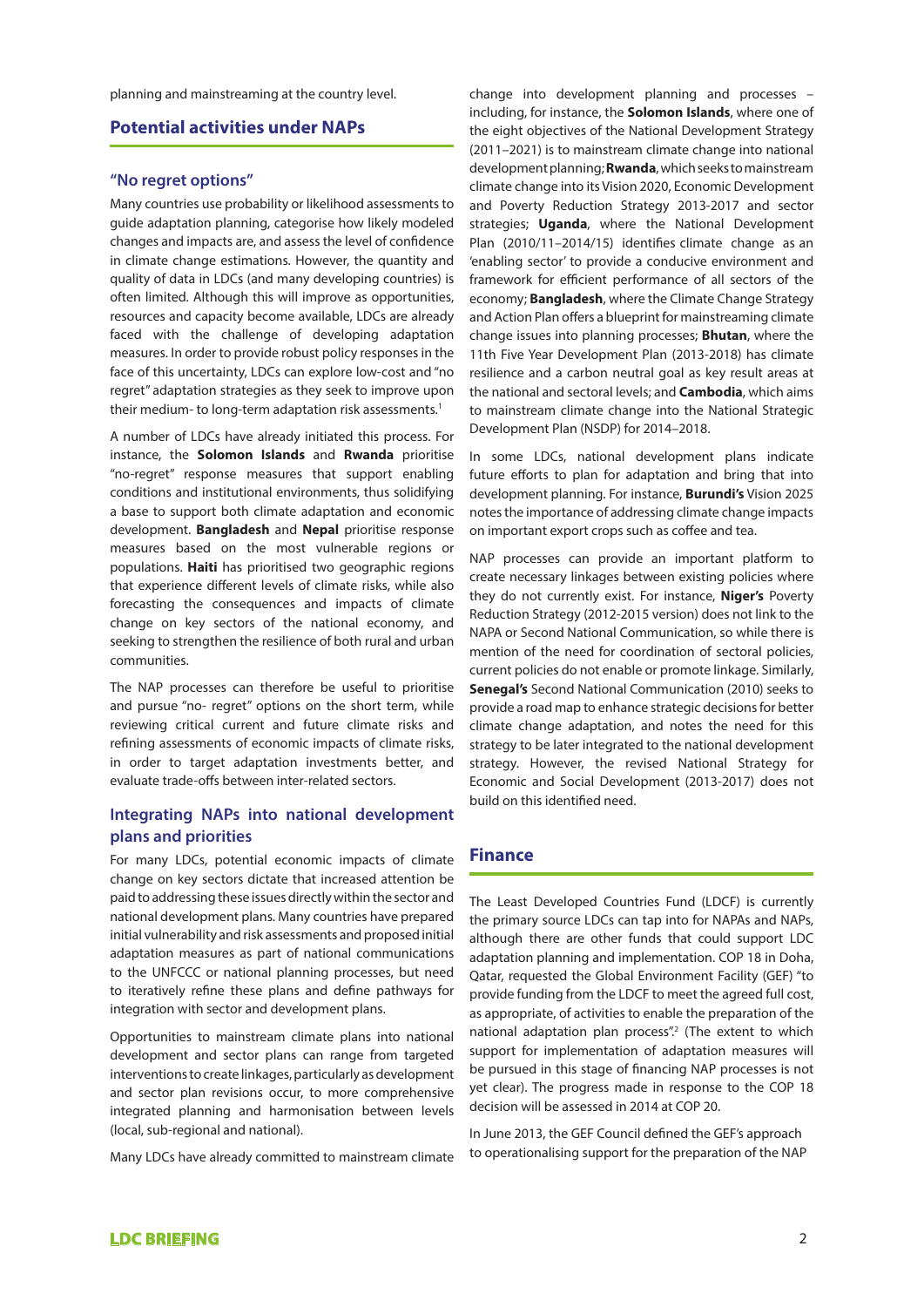process.3 The key elements of this approach highlight, among other things, that support will be contingent on the availability of resources through contributions; NAPA completion is not a precondition for accessing LDCF financing for the NAP process; support for the NAPs process will be provided through medium- or fullsized projects (MSPs and FSPs); recipient countries will have to determine how they wish to pursue support for NAPA implementation vis-à-vis the NAP process within the resources available equally to each LDC; and given that the NAP process seeks to integrate adaptation into development policy and planning, any request for funding in support of such a process should follow the principle of additional cost (adaptation costs are added to costs of business-as-usual or baseline development).

While the distinction between NAPAs and NAPs is becoming clearer to Parties, it is not yet clear how current and future climate finance will distinguish between these two. LDCs have experienced difficulties related to the timing and quantity of finance accessed to support NAPAs. Estimates of LDC funding needs in order to implement their NAPAs alone stand at roughly US\$ 5 billion, and additional contributions estimated at US\$ 3 billion will be necessary for the LDCF to meet this need, excluding co-financing.<sup>4</sup> The 2013 progress report on the LDCF notes that the current supply of resources for adaptation continues to fall far short of current and projected demand, and adaptation finance remains highly unpredictable, providing vulnerable countries with few opportunities and incentives to invest in longer-term capacity building, institutional frameworks, planning and investments.<sup>5</sup>

While LDCs should follow the principle of additional cost when seeking NAP process support, donor countries should also strive to differentiate their adaptation funding support from official development assistance. Accounting for this distinction at both contributor and recipient ends can address this.<sup>6</sup> Efforts to define measurement, reporting and verification (MRV) systems to achieve this are improving under the purview of the UNFCCC Standing Committee on Finance.7

Of great concern to LDCs, based on the NAPA experiences, is whether adequate levels of climate finance will be available to support NAPs (and pre-existing NAPAs), the timing of finance delivery, and the modalities for access. Adaptation finance is about 12% of donor contributions to faststart finance, despite the Cancún Adaptation Framework affirming that adaptation must be addressed with the same level of priority as mitigation.<sup>8</sup> Further refinement is needed to define the difference between "formulation" and "implementation" of NAPs when reviewing progress in NAPs at COP 20.

LDCs are closely watching the development of the business model of the Green Climate Fund (GCF), which will also report progress to COP 20. Clarity on funding modalities of the GCF, and on the question of whether 'enhanced direct access'9 will be available, will help LDCs to define NAP processes and goals. Enhanced direct access can increase country ownership of adaptation outcomes and increase the amount of finance that reaches intended purposes (via lower transaction costs). Enhanced direct access can also provide a means to help build fiduciary standards within LDC institutions, particularly with National Funding Entities, operating under international guidance and rules, by emphasising credibility, good governance, transparency, and accountability. Reducing transaction costs, time delays, and increasing the quantum of climate finance that reaches national, sub-regional and local needs is of utmost concern to LDCs. The Governing Instrument of the GCF has provided guidance on access modalities for enhanced access, stating, "[t]he Board will consider additional modalities that further enhance direct access, including through funding entities with a view to enhancing country ownership of projects and programmes".<sup>10</sup>

# **Monitoring & Evaluation**

The COP has indicated countries should monitor and review the efforts undertaken, and provide information in their national communications on the progress made and the effectiveness of the national adaptation plan process and other channels.<sup>11</sup>

The LEG technical guidelines go much further, offering considerable advise on how countries can include monitoring and evaluation (M&E) in NAP processes at the national level.12 The NAP guidelines encourage countries to define a framework and strategy for M&E, as well as a roadmap, which details sequencing of NAP components, and an M&E plan for the NAP process. The LEG is also developing a Progress, Effectiveness and Gaps Monitoring and Evaluation tool to provide an approach for country NAP teams to monitor progress and effectiveness towards the goals and objectives of their NAP process. An Adaptation Committee workshop in September 2013 identified initial framing around a common understanding of success in achieving climate resilience, across scales and actors.13 However, further refinement including monitoring progress within the UNFCCC process will be necessary.

The UNFCCC can consider how to support countrydriven approaches for M&E, while offering guidance to allow for comparability among different countries. Due to the intention of mainstreaming NAP processes within development approaches, countries may be challenged to identify exactly how adaptation measures have differed from business as usual. Many countries are creating elements of baselines in their vulnerability and risk assessments, in order to project future trajectories and gauge the difference. However, these baselines may shift as more refined assessments occur, and indicators of progress may similarly shift. Assessments of the effect of adaptation response measures require adequate attribution of what caused a change from the baseline, which takes time to determine, but are critical for assessing effectiveness and